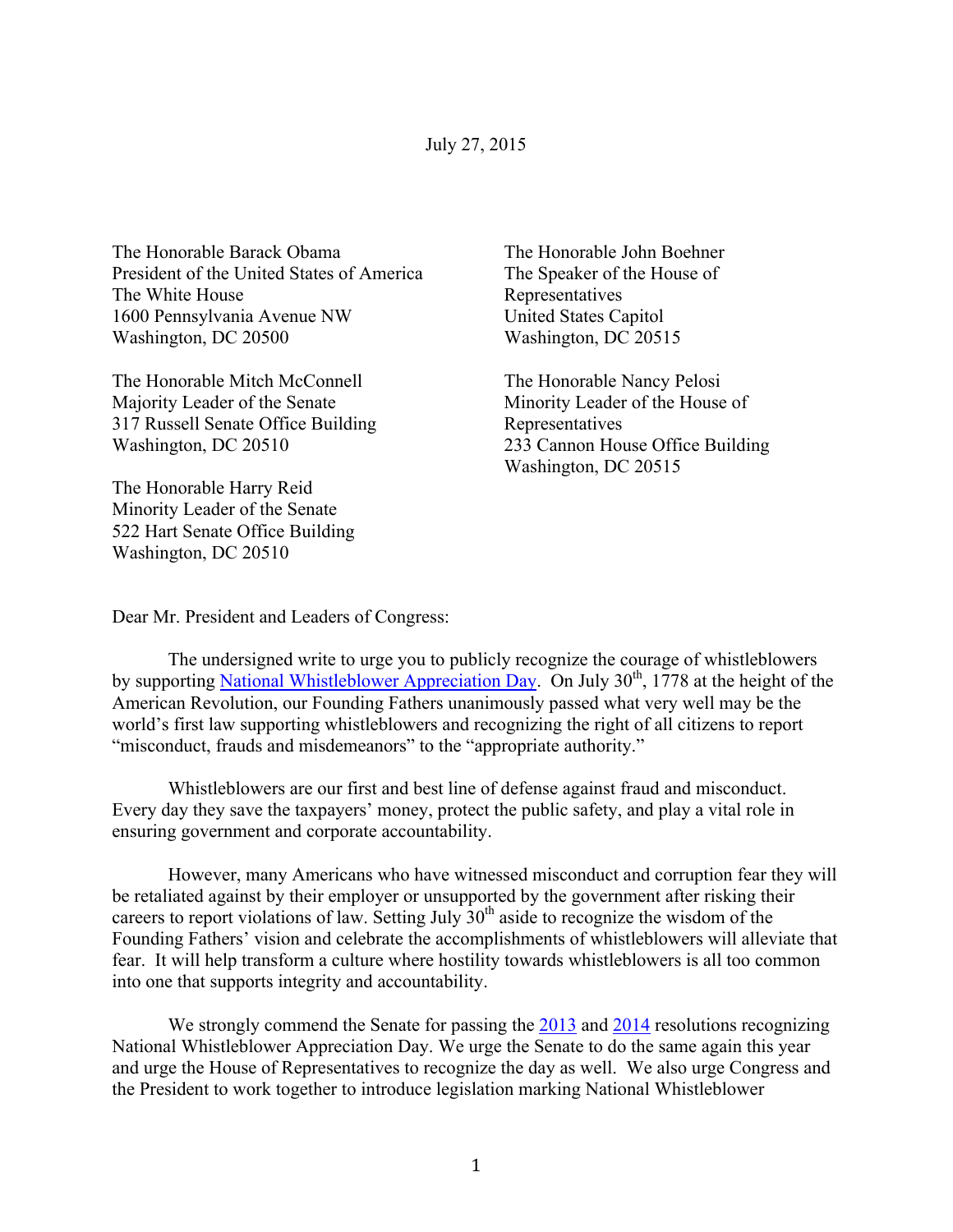Appreciation Day as a permanent day recognizing the historic actions of our Founding Fathers and celebrating the contributions of whistleblowers.

As part of the legislation we urge Congress require the heads of each federal agency use that day as an opportunity to set the 'tone at the top,' calling public attention to the contributions whistleblowers have made to American democracy and their own agencies. The legislation should mandate that during the week upon which July  $30<sup>th</sup>$  falls each year all federal agencies should highlight the role whistleblowers have played in their agencies to combat waste, fraud, and abuse and enforce the laws of the land.

Having the head of each federal agency publicly acknowledge the value of whistleblowing will play a critical role in changing the perception of whistleblowers. Designating July 30<sup>th</sup> as a permanent occasion to celebrate whistleblowers will create an opportunity and a platform to change a culture that all too often prevents law enforcement from learning about waste, fraud and abuse that harms the taxpayers, into one that actively encourages citizens to play a role in combating fraud and corruption.

On July 30<sup>th</sup>, 1778, our Founding Fathers made it clear that bringing misconduct and abuse to light was a fundamental part of being a citizen in the new democracy. They unanimously resolved:

"That it is the duty of all persons in the service of the United States, as well as all other inhabitants thereof, to give the earliest information to Congress or any other proper authority of any misconduct, frauds or misdemeanors committed by any persons in the service of these states, which may come to their knowledge."

Our Founding Fathers foresaw that whistleblowers would play a critical role in maintaining the integrity of our democratic institutions and protecting our nation from fraud and corruption. Whistleblowers have succeeded remarkably in this role. It is time our government officially recognize the foresight of our Founding Fathers.

Respectfully submitted,

National Whistleblower Center Taxpayers Against Fraud Public Citizen Government Accountability Project Project on Government Oversight Judicial Watch Liberty Coalition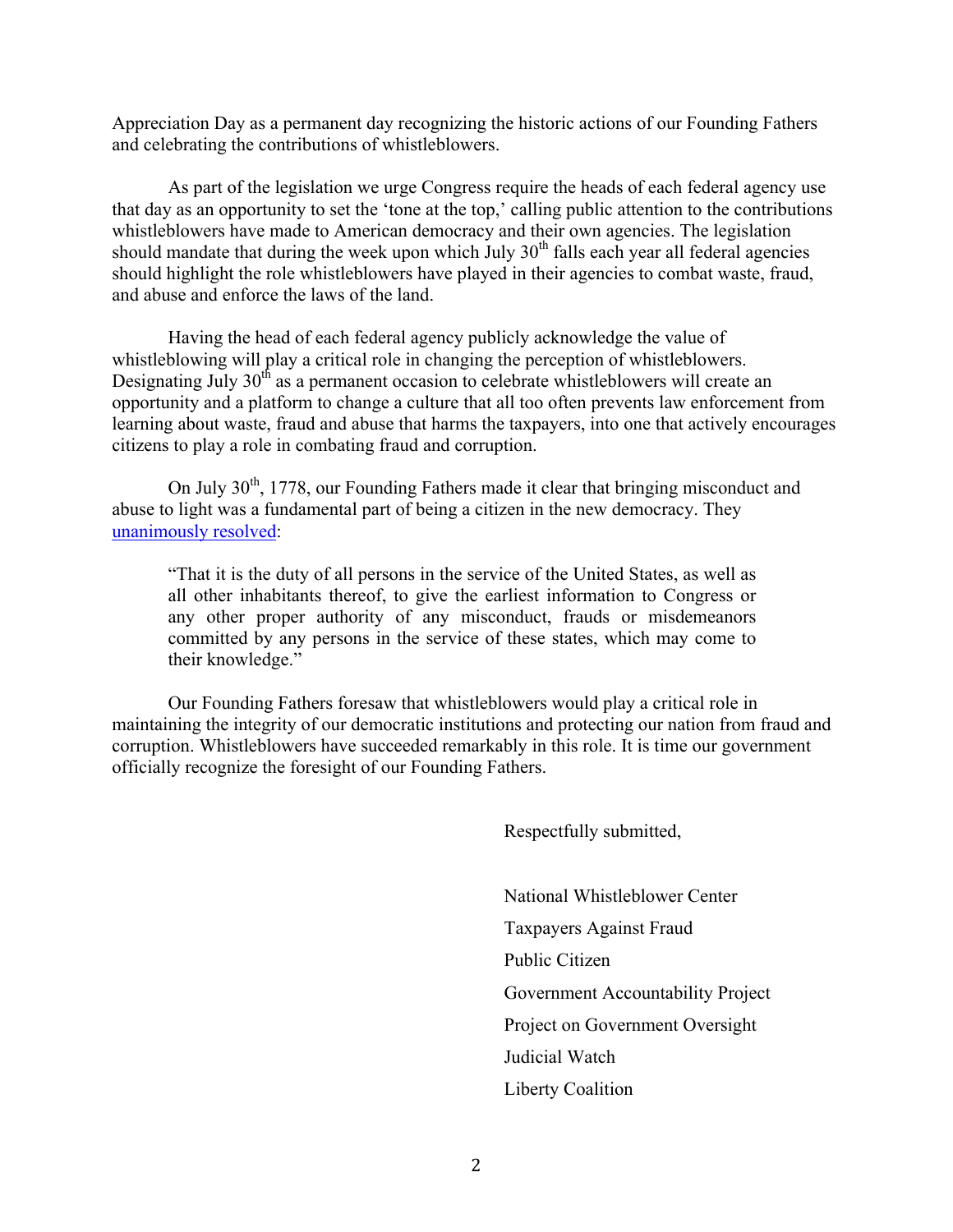| Bunnatine H. Greenhouse |                                                                                                                                        |
|-------------------------|----------------------------------------------------------------------------------------------------------------------------------------|
|                         | Army Corps of Engineers                                                                                                                |
|                         | Whistleblower                                                                                                                          |
| <b>Belinda Ferrell</b>  |                                                                                                                                        |
|                         | Air Force Whistleblower                                                                                                                |
| Daniel Richardson       |                                                                                                                                        |
|                         | Bristol-Meyers Squibb                                                                                                                  |
|                         | Whistleblower                                                                                                                          |
| James J. Bobreski       |                                                                                                                                        |
|                         | D.C. Water and Sewer Authority                                                                                                         |
|                         | Whistleblower                                                                                                                          |
| Kiki Ikossi             |                                                                                                                                        |
|                         | Department of Defense                                                                                                                  |
|                         | Whistleblower                                                                                                                          |
| <b>Robin Weiss</b>      |                                                                                                                                        |
|                         | Department of Interior                                                                                                                 |
|                         | Whistleblower                                                                                                                          |
| Yolanda White, MD       |                                                                                                                                        |
|                         | Department of Health and Human                                                                                                         |
|                         | Services Whistleblower                                                                                                                 |
| Thomas F. Day           |                                                                                                                                        |
|                         | Department of Homeland Security                                                                                                        |
|                         | Whistleblower                                                                                                                          |
| Julia Davis             |                                                                                                                                        |
|                         | Department of Homeland Security                                                                                                        |
|                         | Whistleblower                                                                                                                          |
| Martin Andersen         |                                                                                                                                        |
|                         | Department of Justice Whistleblower<br>and recipient of the first annual<br>Public Service Award from the<br>Office of Special Counsel |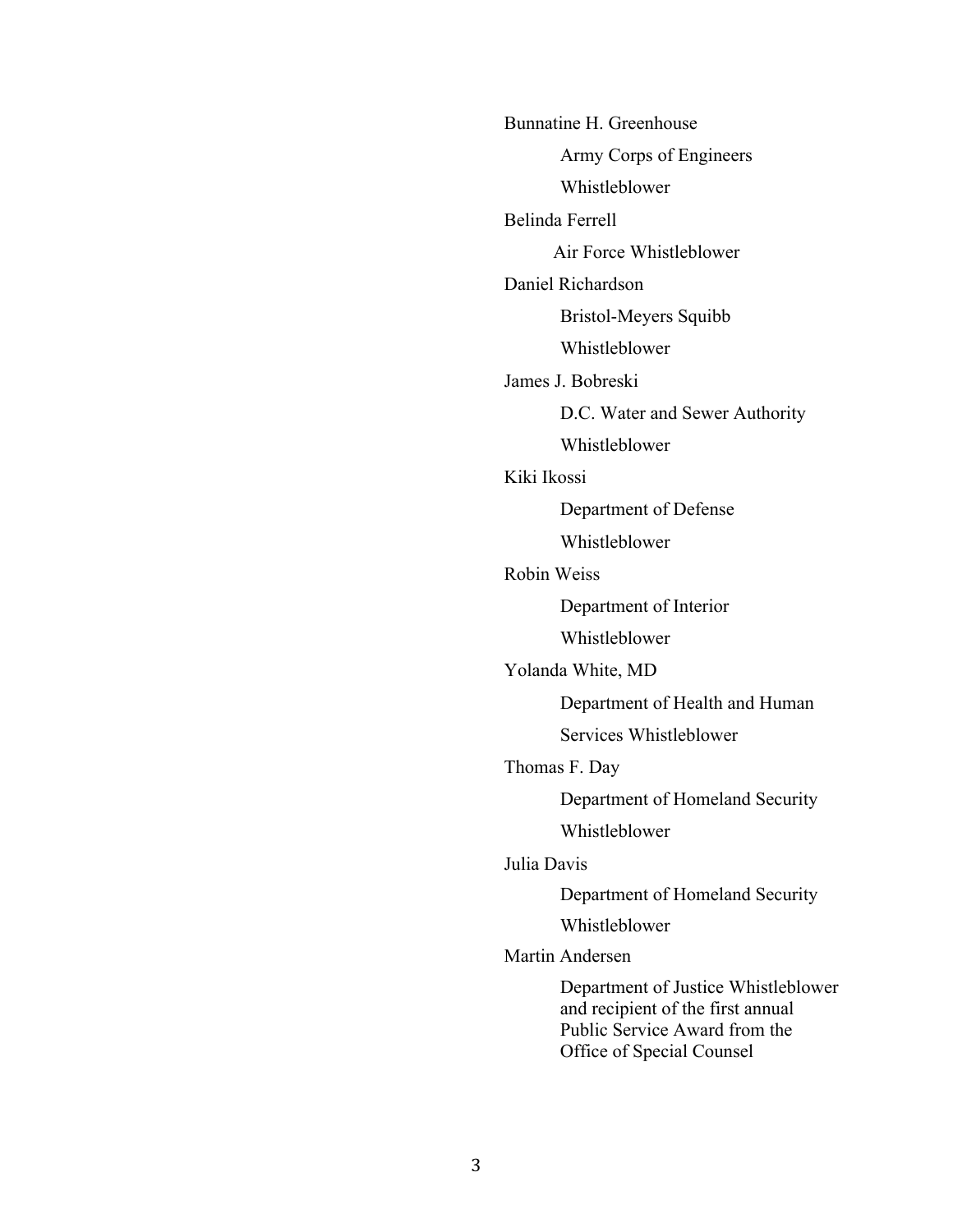Christy Ford Environmental Whistleblower David Lewis Environmental Protection Agency Whistleblower William Sanjour Environmental Protection Agency Whistleblower Bogdan Dzakovic Federal Aviation Administration Whistleblower Colleen Rowley Federal Bureau of Investigation Whistleblower Jane Turner Federal Bureau of Investigation Whistleblower Frederic Whitehurst Federal Bureau of Investigation Whistleblower Bassem Youssef Federal Bureau of Investigation Whistleblower Paul B. Harrison Federal Deposit Insurance Corporation Whistleblower Scott Rosen Financial Fraud Whistleblower Ronald E. Kavanagh Food and Drug Administration Whistleblower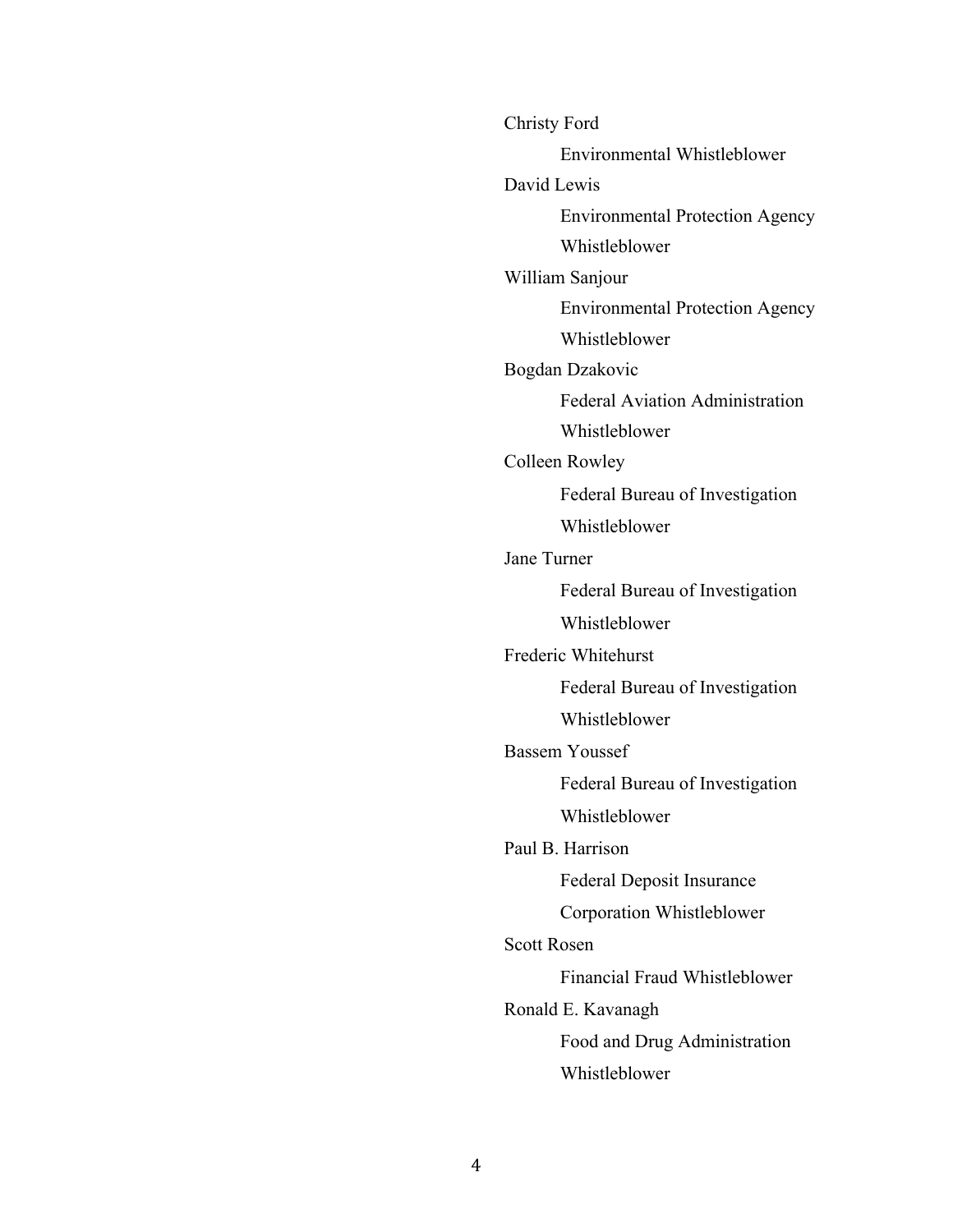Russell D. Tice National Security Agency Whistleblower Kevin Downing New York Department of Labor Whistleblower Harry Markopolos Securities Trading (Bernie Madoff) Whistleblower Robert Maclean Transportation Security Administration Whistleblower Bradley Birkenfeld UBS (Swiss Banking) Whistleblower ACORN8 Bill of Rights Defense Committee Black Females for Justice II at Social Security Administration, Inc. Blacks in Government, Heritage Chapter Center for Financial Privacy and Human Rights Coalition For Change, Inc. – C4C Congress Against Racism and Corruption in Law Enforcement Defending Dissent Foundation Drum Majors for Truth Federal Ethics Center Federally Employed Women Legal Education Fund Golden Badge Justice Integrity Project